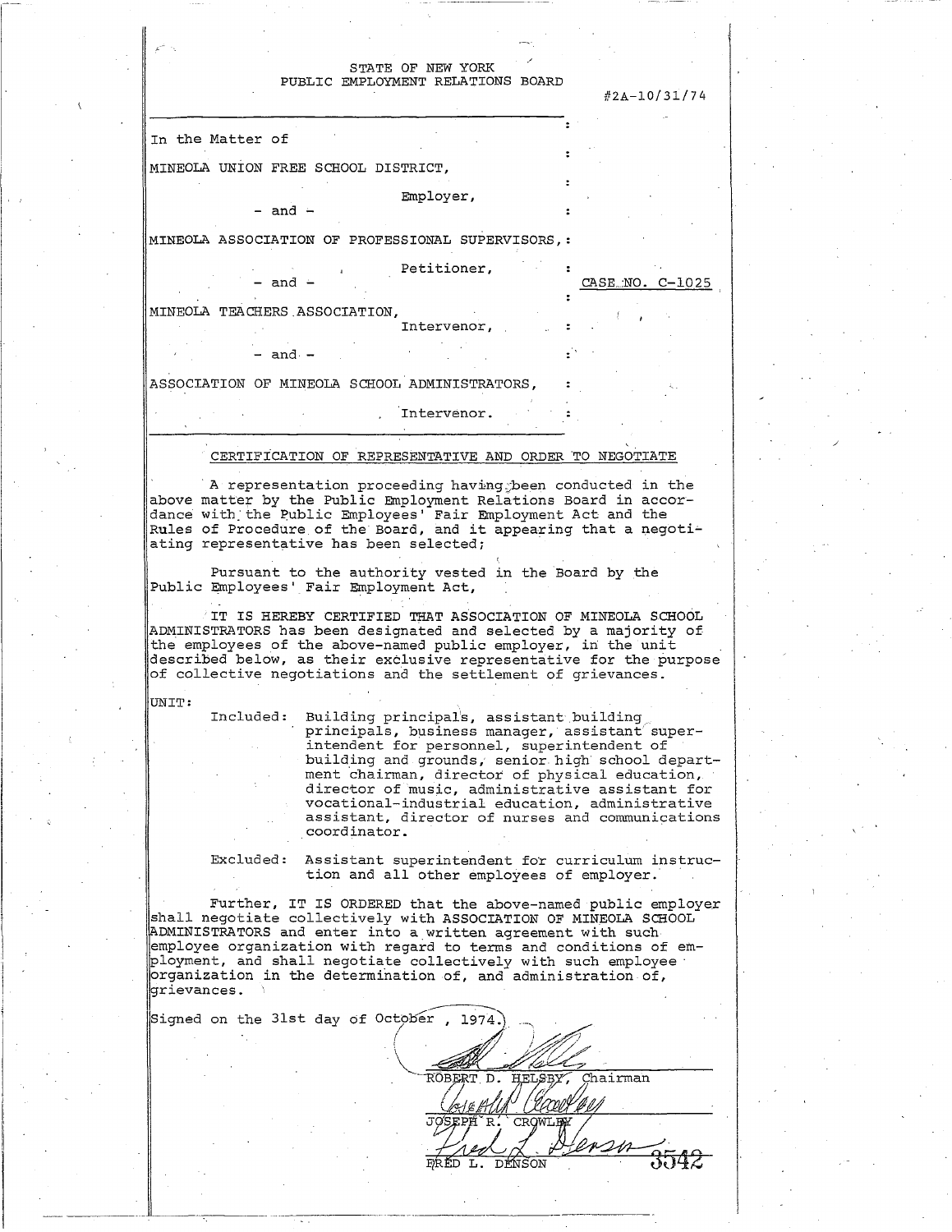# STATE OF NEW YORK PUBLIC EMPLOYMENT RELATIONS BOARD

#23-10/31/74

In the Matter of the Application of the CITY SCHOOL DISTRICT OF THE CITY OF SYRACUSE for a Determination pursuant to Section 212 of the Civil Service Law. Docket No. S-0039

At a meeting of the Public Employment Relations Board held on the 31st day of October, 1974, and after consideration of the application of the City School District of the City of Syracuse made pursuant to Section 212 of the Civil Service Law for a determination that its School District Employee Negotiations Policy adopted by resolution on January 16, 1968, as last amended by resolution adopted on August 20, 1974, is substantially equivalent to the provisions and procedures set forth in Article 14 of the Civil Service Law with respect to the State and to the Rules of Procedure of the Public Employment Relations Board, it is.

ORDERED, that said application be and the same hereby is approved upon the determination of the Board that the resolution aforementioned, as amended, is substantially equivalent to the provisions and procedures set .forth in Article 14 of the Civil Service Law with respect to the State and to the Rules of Procedure of the Public Employment Relations Board.

Dated, Albany, New York October 31, 1974

Chairman

RED L. DENSON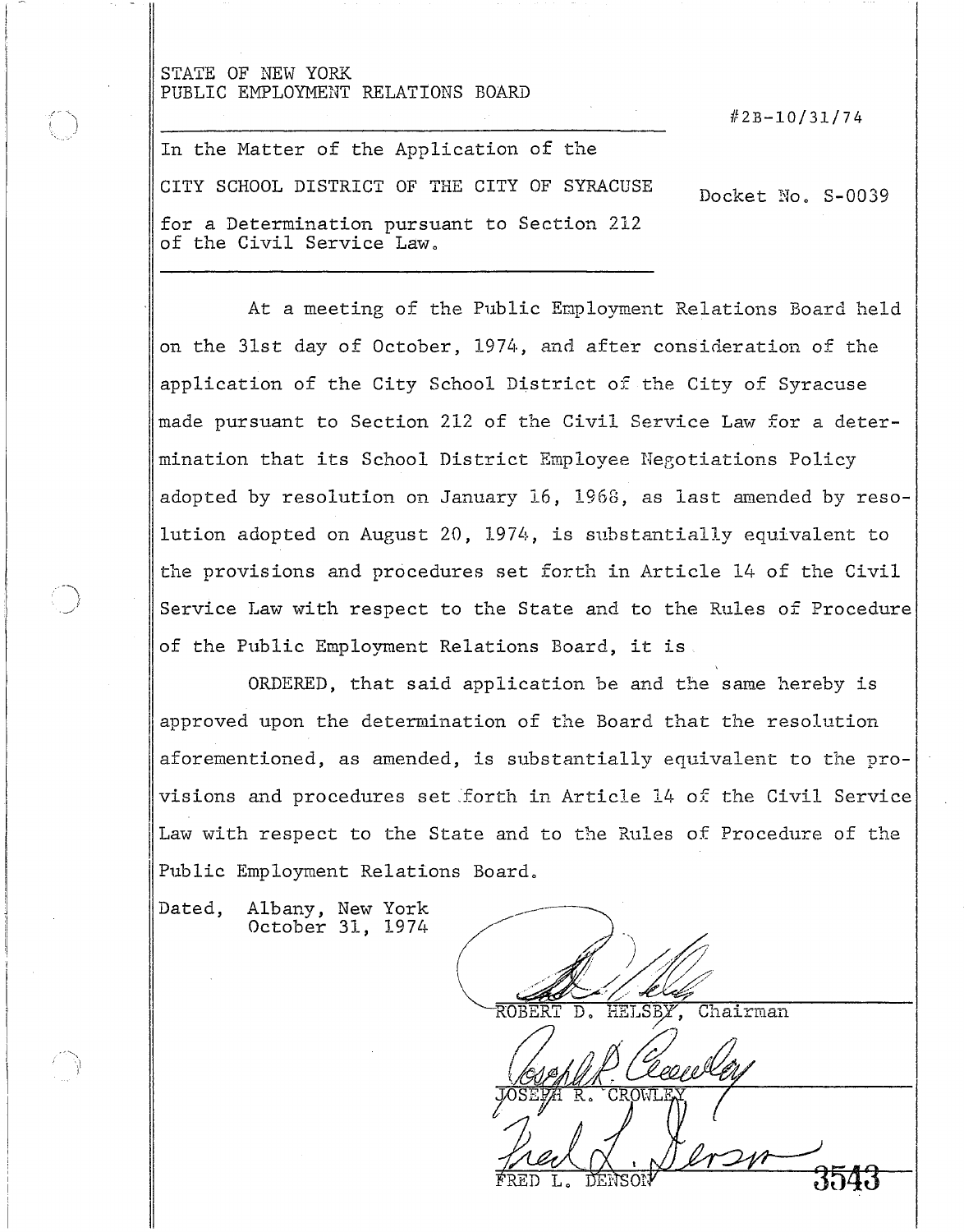

**,^ac** STATE OF NEW YORK EXECUTIVE DEPARTMENT OFFICE OF EMPLOYEE RELATIONS STATE CAPITOL

 $A$ <sub>1</sub>BANY 12224 #3A-10/31/74

**HOWARD A. RUBENSTEIN** 

July 8, 1974

**AREA CODE SIS 474-409 0** 

 $\boldsymbol{\upsilon}$ 

Jerome Lefkowitz, Esq. Deputy Chairman Public Employment Relations Board 50 Wolf Road Albany, New York

Dear Mr. Lefkowitz:

This will confirm our telephone.conversation on July 2, 1974 at which time I informed you of a pending arbitration proceeding between the State of New York and the Civil Service Employees Association, Inc., as the representative of Review Physicians employed in the Department of Social Services, Bureau of Disability Determinations.

The Review Physicians seek to obtain the benefits of the salary provision contained in the 1970-72 collective agreement .between the State- and the Civil Service Employees Association, Inc.. They contend that they are included within the Professional, Scientific and Technical Services Negotiating Unit established by the Public Employment Relations Board in 1969 and thus are entitled to all negotiated salary increases.

The State, on the other hand, has consistently treated these physicians as not being within the Professional, Scientific and Technical Services Negotiating Unit, and accordingly has not granted them such contractual benefit.

The State's position is premised upon its understanding. that the Public Employment Relations Board has not included within-any of the negotiated units it established for State employees any person who is excluded from coverage of the Attendance Rules because of his part-time status (4 N.Y.C.R.R.  $$26.1(b)$ .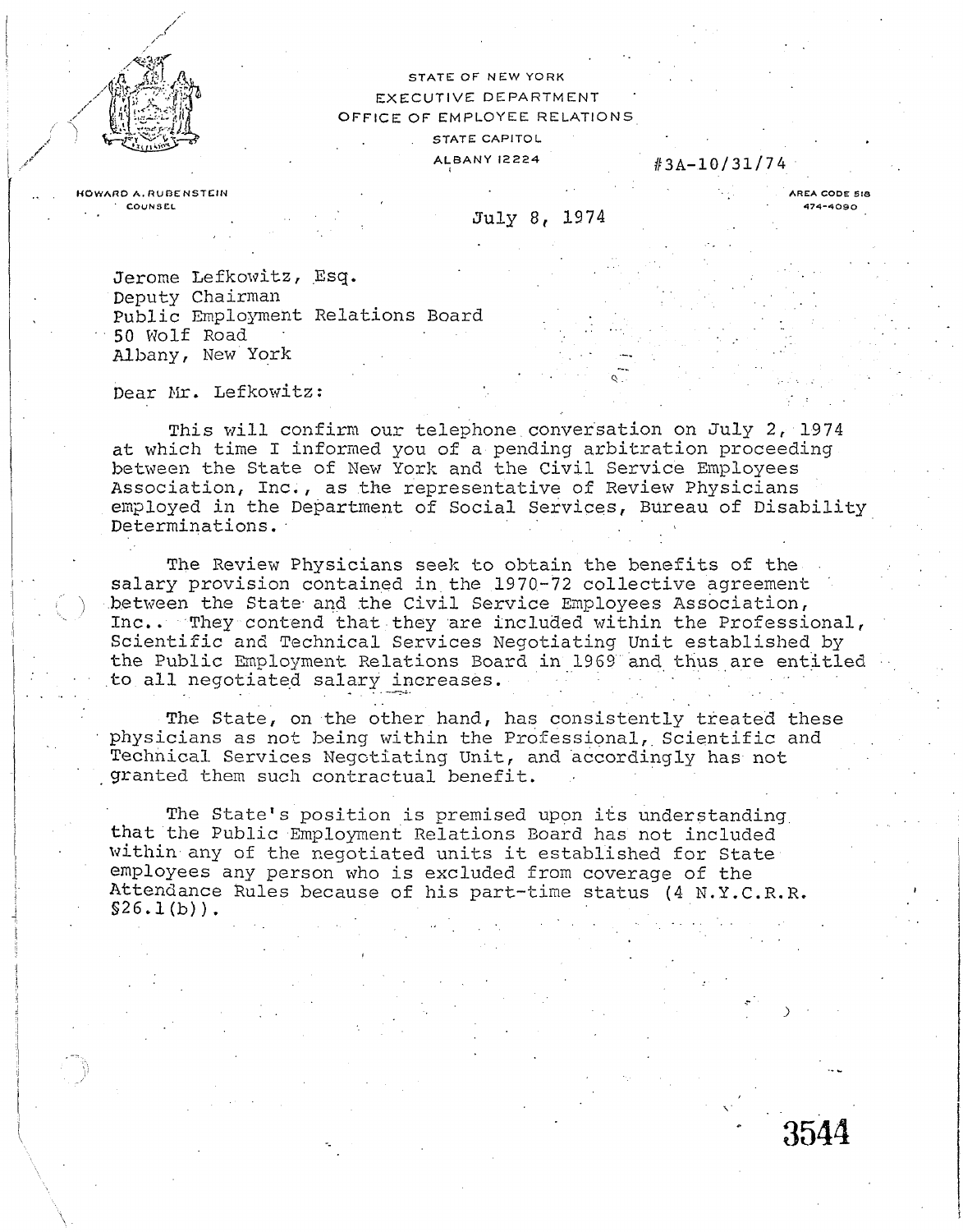As you recollect, the Director of Representation in his decision regarding the uniting of State employees (1 PERB 4070) excluded from any of the units determined to be most, appropriate "...employees holding positions determined to be 'part-time' as that term is used in 4 N.Y.C.R.R. §26.1 (b)..." (1 PERB 4081, 4082, 4083). The Board in its unit decision (1 PERB 3226) thereafter adopted the Director's recommendation and also excluded from any of the negotiating units it determined to be most appropriate those part-time employees excluded from Attendance Rules coverage by subdivision (b) of such rules (4 N.Y.C.R.R.  $26.1(b)$ .

Your confirmation of the exclusion of part-time employees not covered by the Attendance Rules from any of the negotiating units established by the Public Employment Relations Board is necessary at this time because it appears that grievants may be under the impression that the Public Employment Relations Board included all part-time physicians within the Professional, Scientific and Technical Services negotiating unit notwithstanding the fact that they may not meet the requirements of Attendance Rules §26.1 (b) (4 N.Y.C.R.R. 26.1 (b)).

Further, it is my understanding that it is the exclusive responsibility of the Public Employment Relations Board to resolve questions concerning representation which are presented to it for resolution in the context of a representation proceeding and that only the Public Employment Relations Board, subject to judicial review, may clarify its certification orders which set forth job titles included within or excluded from a,particular negotiating unit. (See In the Matter of Arbitration, Putnam Valley School District 75 Misc. 2d 374 (Sup.Ct. Dutchess Co.)  $(1973)$ .

Your confirmation of the matters I have raised in this letter will, I believe, assist the parties in the resolution of the issues presently pending before the arbitrator.

Sincerely,

A. Rubenstein

{545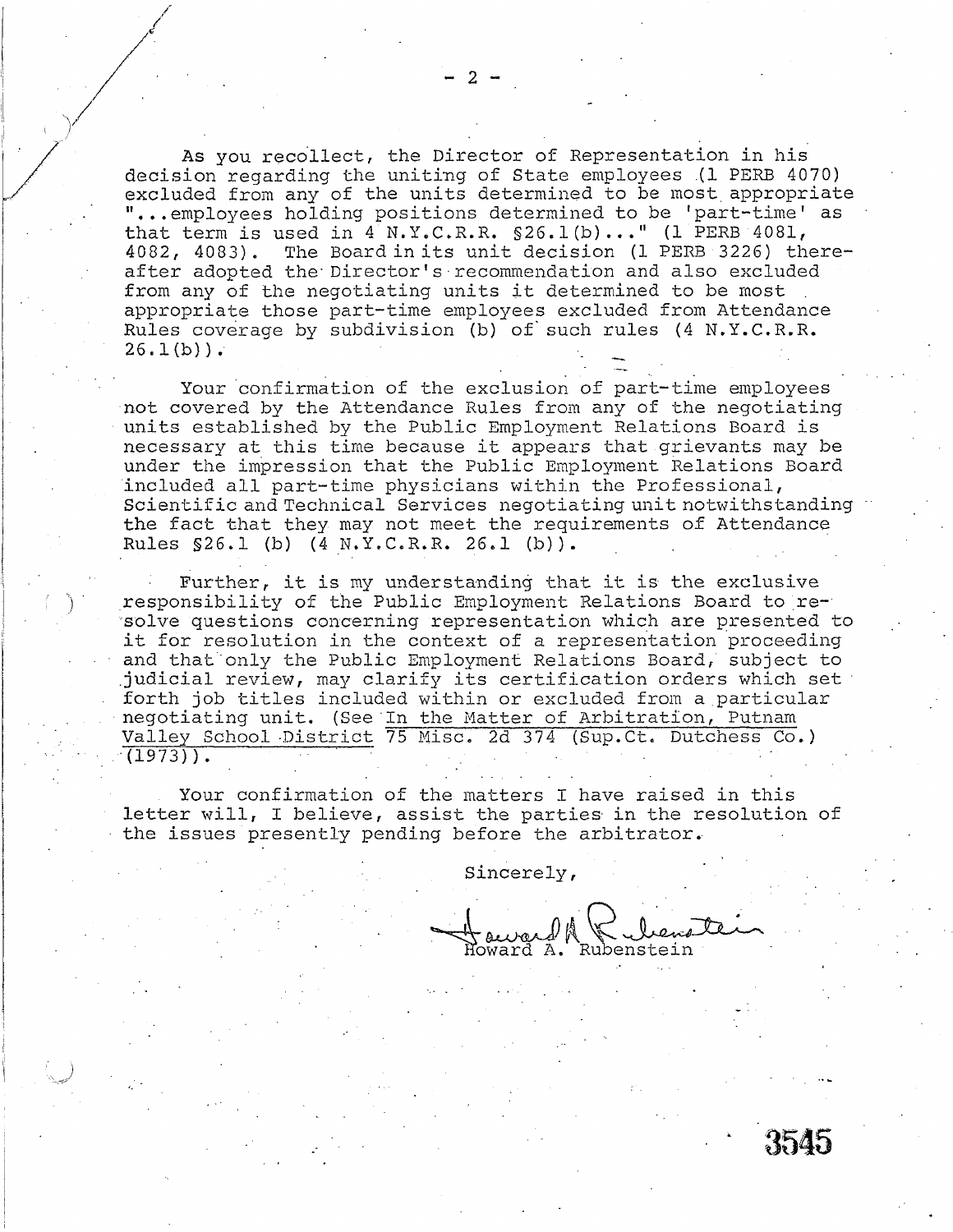

STATE OF NEW YORK EXECUTIVE DEPARTMENT OFFICE OF EMPLOYEE RELATIONS **, . - . ;• .,.••- / , • STATE CAPITOL**  ly destructions of the starts

 $\mathcal{P}$  and  $\mathcal{P}$  and  $\mathcal{P}$  and  $\mathcal{P}$  ,  $\mathcal{P}$  ,  $\mathcal{P}$  ,  $\mathcal{P}$  ,  $\mathcal{P}$  ,  $\mathcal{P}$  ,  $\mathcal{P}$  ,  $\mathcal{P}$  ,  $\mathcal{P}$  ,  $\mathcal{P}$  ,  $\mathcal{P}$  ,  $\mathcal{P}$  ,  $\mathcal{P}$  ,  $\mathcal{P}$  ,  $\mathcal{P}$  ,  $\mathcal{P}$  ,  $\mathcal{P$ 

**HOWARD A.RUBENSTEIN COUNSEL** 

SEP 2d 1374

Crairman's office

RECEIVED

# September 20, 1974

#3B-10/31/7'4

**AREA CODE SI <7-4--»090** 

Dr. Robert D. Helsby .Chairman Public Employment Relations Board 50 Wolf Road Albany, New York

Re: Case No. C-0002

Dear Dr. Helsby:

On July 8, 1974, I wrote to Jerome Lefkowitz advising him of a question which had arisen in a grievance arbitration, pending before Professor Thomas Christensen, to which the State was (and is) a party. I requested an advisory opinion from him, on behalf of the Board, clarifying a portion of the Board's Decision in Matter of State of New York (Case No. C-0002). I had hoped that Mr. Lefkowitz's response would assist in the resolution of the arbitration.but, unfortunately, neither counsel for the grievants nor the Arbitrator was prepared to accept as definitive Mr. Lefkowitz's opinion regarding the meaning and intent of the Board Decision.

Accordingly, I must now request that the Board, itself, consider the matter to which I directed Mr. Lefkowitz's attention in my letter • of July 8.

Specifically, it. is our understanding that persons serving the State as part-time "review physicians" in the Department of Social Services, Bureau of Disability Determinations, which persons are not subject to the State's Attendance Rules because of their "parttime" status as that term is defined in 4 NYCRR §26.1(b), occupy a title outside the Professional, Scientific and Technical Services Negotiating Unit (or any other State negotiating unit) as determined by the Board. As I indicated to Mr. Lefkowitz in my.letter to him of  $\text{July } 8$ ,

> "the State's position is premised upon its understanding that the Public 'Employment Relations Board has not included within any of the negotiated units it established for State employees any person who is excluded from coverage of the attendance rules because of his part-time status (4 NYCRR §26.1(b)."

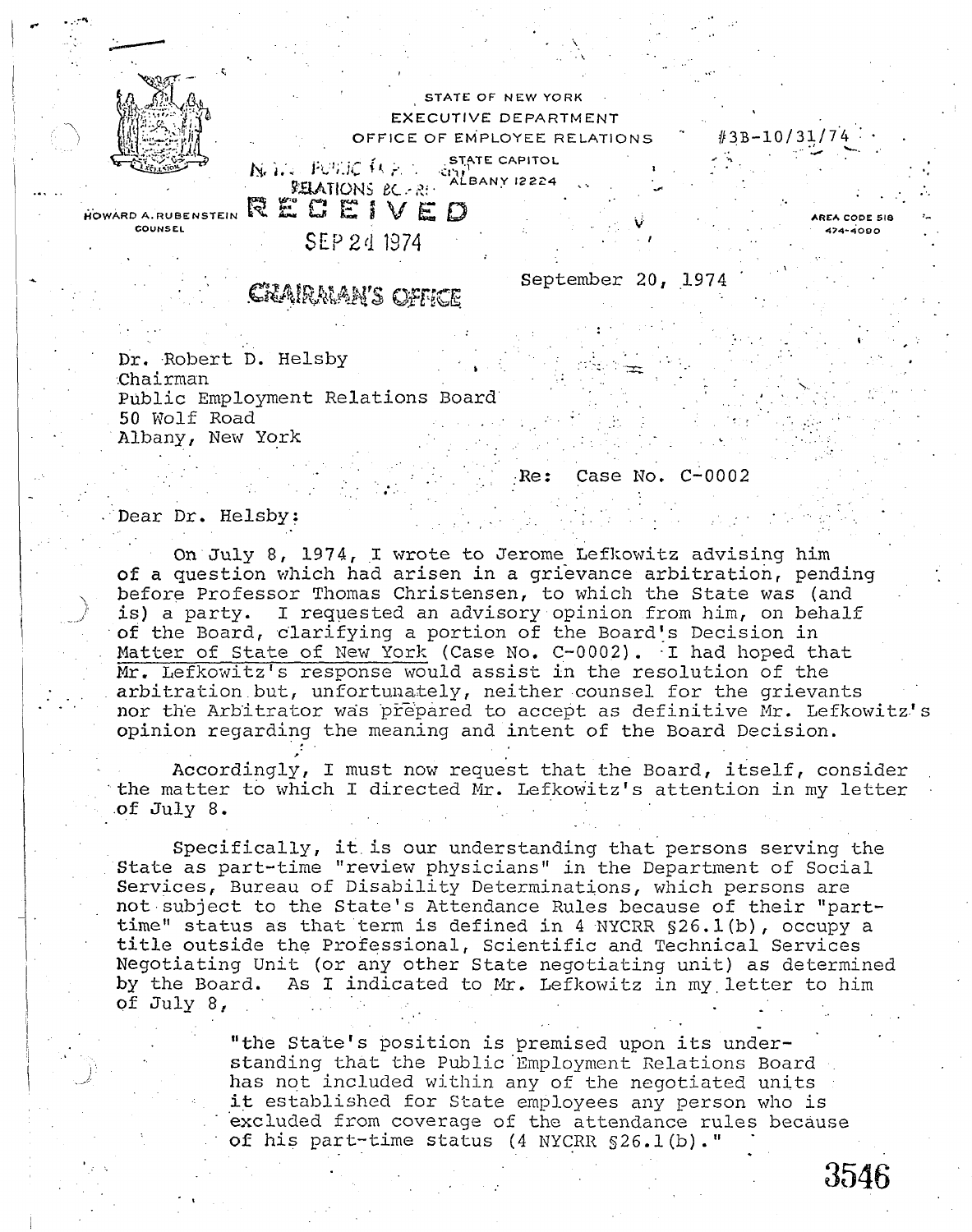**/** 

Our position is based upon the fact that PERB's Director of Representation, in his decision regarding the uniting of State employees (1 PERB 4070), excluded from all of the units determinedto be appropriate "...employees holding positions determined to be  $\blacksquare$  part-time' as that term is used in 4 NYCRR  $\S26.1$ (b)...." (1 PERB 4081, 4082, 4083). The Board, in its unit decision (1 PERB 3226) thereafter adopted the Director's recommendation and excluded parttime employees from all of the negotiating units it determined.to be appropriate.

.The grievants in the arbitration proceeding to which I referred earlier argue, however, that their job title  $-$  "physician, part-time" is a title specifically included within the Professional, Scientific and Technical Services Negotiating Unit (1 PERB 3379) and that employees in this part-time title are included within this negotiating unit irrespective of whether they meet the criteria for coverage under the Attendance Rules as part-time employees.

In order to clarify this question I would, at this time, move the Board for an order clarifying' its decision in Matter of State of New York (Case No. C-0002) and would request that this letter be •considered a motion for that purpose. •

In order to assist the Board, I am enclosing herewith for your consideration copies of my letter to Mr. Lefkowitz dated July 8 and Mr. Lefkowitz's response to me dated July 9.

I have asked Mr. Ellis to join me in this motion to you to clarify the Board's intent. As of this time, however, he is unwilling to do so. I have therefore taken it upon myself to present this issue to you ex parte.

I am prepared to participate in any oral argument which the . Board may feel necessary or appropriate or to submit a brief to it regarding the issue I have raised should the Board so require.

Sincerely,

Hourard A Kaluno

cc: Mr. John M. Carey . Thomas G. S. Christensen, Esq. Jonas Ellis,.Esq.

3547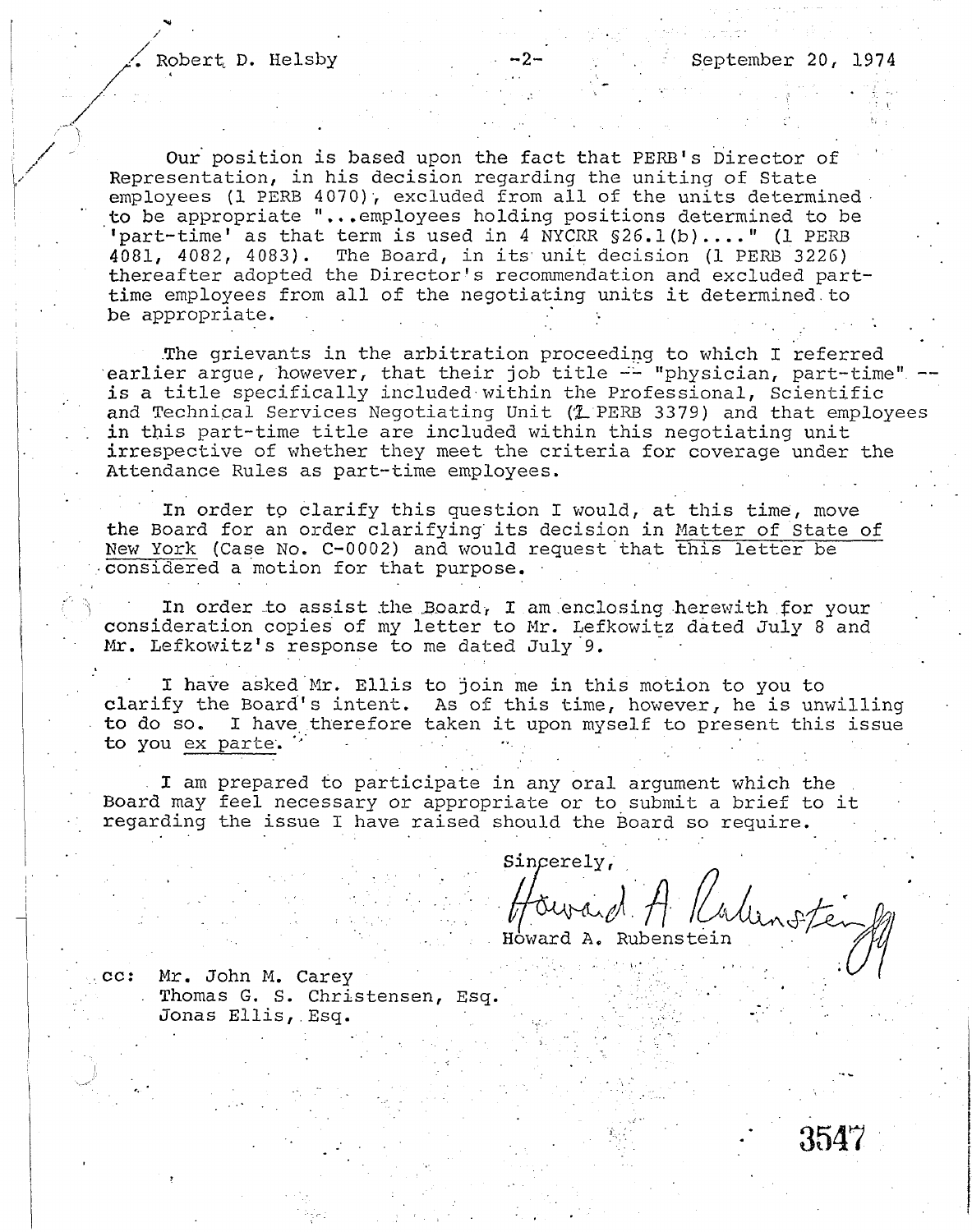

**STATE OF NEW YORK**  PUBLIC EMPLOYMENT RELATIONS BOARD **5 0 WOLF ROAD ALBANY, NEW YORK 12205** 

## BOARD MEMBERS

**ROBERT D. HELSBY CHAIRMAN JOSEPH R. CROWLEY** 

**FRED L. DENSON** 

October 31, 1974

Howard A. Rubenstein, Esq. Counsel Office of Employee Relations Room 245 State Capitol Albany, New York 12224

Jonas Ellis, Esq. Ellis & Ellis 230 Park Avenue New York, New York 10017

#3010/31/7 4

#### RE: Review Physicians

### Gentlemen:

 $\frac{1}{2}$ 

I am writing in response to a written request from Howard Rubenstein that was Ant to me on September 20, 1974. That request solicits an opinion from the Public Employment Relations Board clarifying a portion of its decision in Matter of State of New York (Case No. C-0002) indicating whether part-time Review Physicians in the Department of Social Services, Bureau of Disability Determinations, whose status is part-time as that term is defined in 4 NYCRR §26.1(b) are excluded from the Professional, Scientific and Technical Services Unit. The same inquiry had previously been addressed to Mr. Jerome Lefkowitz, Deputy Chairman of the Board and, on July 9, 1974 he wrote a letter to Mr. Rubenstein in which he analyzed the Board decision and concluded that the part-time Review Physicians were not included in the unit. Mr. Rubenstein's letter of September 20, 1974 indicated that the question was before an arbitrator and that neither the arbitrator nor Mr. Ellis were prepared to accept as definitive the opinion of Mr. Lefkowitz.

On September 30, 1974, which was before we had an opportunity to consider the inquiry, he transmitted a letter to him from Mr. Ellis requesting us to withhold consideration of it so as to permit him to discuss the matter with his client. Mr. Rubenstein joined in that request. Yesterday Mr. Rubenstein advised the Board by telephone that Mr. Ellis no longer requests the Board to withhold the issuance of its opinion in this matter. Accordingly, we now respond to Mr. Rubenstein's inquiry.

We concur.in the opinion of Mr. Lefkowitz and conclude that those Review Physicians whose normal conditions of employment do not meet the attendance standards of 4 NYCRR §26.1(b) are excluded from the Professional, Scientific and Technical Services Juit. The minutes of the meeting of the Board today record consideration of Mr. \ ibenstein's question by the full Board and its conclusion. A copy of an excerpt" of the minutes is transmitted herewith.

truly yours elshy



Enc.